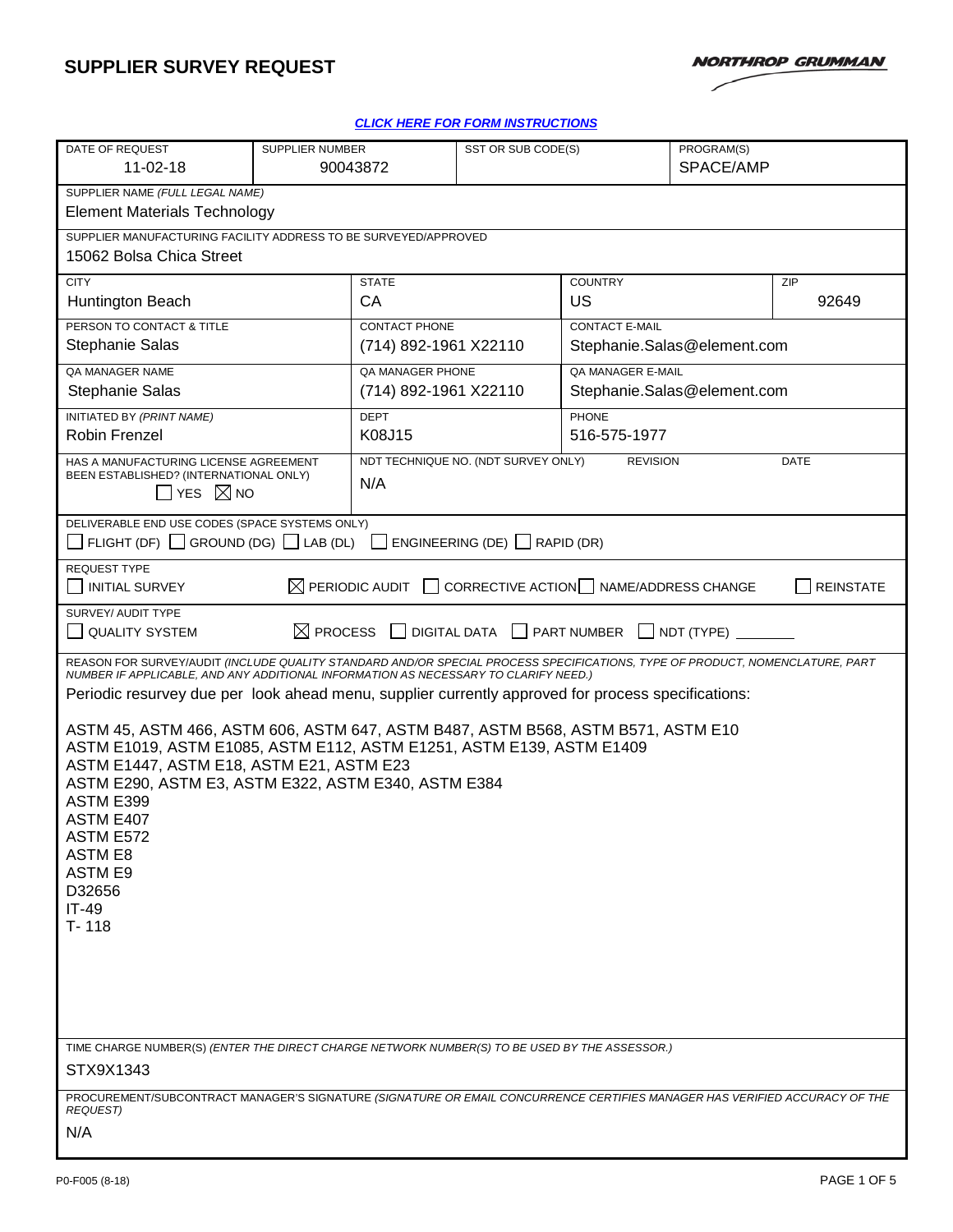

### **SUPPLIER SURVEY STATUS**

| <b>QMS STANDARD</b><br>ISO 17025                                                                                                               | LEVEL ATTAINED/QM SYSTEM VALUE<br><b>CZZK</b> |                                                                                                                                                     |                                |  | SURVEY NO.<br>METHOD OF SURVEY<br>A                                             |  |                              | AS-SP90043872-11-02-18 |  |
|------------------------------------------------------------------------------------------------------------------------------------------------|-----------------------------------------------|-----------------------------------------------------------------------------------------------------------------------------------------------------|--------------------------------|--|---------------------------------------------------------------------------------|--|------------------------------|------------------------|--|
| SURVEY/AUDIT STATUS                                                                                                                            |                                               |                                                                                                                                                     |                                |  |                                                                                 |  |                              |                        |  |
| Supplier is authorized to process/perform to specification in conjunction with any<br>$\boxtimes$ APPROVED<br>supplier documents noted herein. |                                               |                                                                                                                                                     |                                |  |                                                                                 |  |                              |                        |  |
| $\boxtimes$ LIMITED (NOTE LIMITATIONS IN REMARKS)                                                                                              |                                               |                                                                                                                                                     |                                |  | Approvals are specifically limited to the conditions and/or items noted herein. |  |                              |                        |  |
| CONDITIONAL                                                                                                                                    |                                               |                                                                                                                                                     |                                |  | See below and/or attachment for additional remarks/comments.                    |  |                              |                        |  |
| DISAPPROVED CANCELLED                                                                                                                          |                                               |                                                                                                                                                     |                                |  | See below and/or attachment for additional remarks/comments.                    |  |                              |                        |  |
| $\boxtimes$ withdrawn                                                                                                                          |                                               |                                                                                                                                                     |                                |  | Lack of procurement activity, no known future requirements.                     |  |                              |                        |  |
| <b>WITHHELD</b>                                                                                                                                |                                               |                                                                                                                                                     | written for procedural issues. |  | Temporarily On Hold. Should only be used for an Initial Audit where a CAR is    |  |                              |                        |  |
| <b>PART/SPEC. NUMBER</b>                                                                                                                       |                                               | <b>DESCRIPTION</b>                                                                                                                                  | <b>PROCESS</b>                 |  | <b>LIMITATIONS</b>                                                              |  | <b>PART/SPEC DISPOSITION</b> |                        |  |
|                                                                                                                                                |                                               |                                                                                                                                                     | <b>CATEGORY</b>                |  |                                                                                 |  | <b>APPROVED</b>              | <b>REJECTED</b>        |  |
| ASTM 45                                                                                                                                        | <b>Steel</b>                                  | <b>Standard Test Methods</b><br>for Determining the<br>Inclusion Content of                                                                         | <b>Materials</b><br>Testing    |  |                                                                                 |  | $\boxtimes$                  |                        |  |
| <b>ASTM 466</b>                                                                                                                                | <b>Materials</b>                              | <b>Standard Practice for</b><br><b>Conducting Force</b><br><b>Controlled Constant</b><br>Amplitude Axial Fatigue<br><b>Tests of Metallic</b>        | <b>Materials</b><br>Testing    |  |                                                                                 |  | $\boxtimes$                  |                        |  |
| <b>ASTM 606</b>                                                                                                                                |                                               | <b>Standard Test Method</b><br>for Strain-Controlled<br><b>Fatigue Testing</b>                                                                      | <b>Materials</b><br>Testing    |  |                                                                                 |  | $\boxtimes$                  |                        |  |
| <b>ASTM 647</b>                                                                                                                                | Rates                                         | <b>Standard Test Method</b><br>for Measurement of<br><b>Fatigue Crack Growth</b>                                                                    | <b>Materials</b><br>Testing    |  |                                                                                 |  | $\boxtimes$                  |                        |  |
| ASTM B487                                                                                                                                      | Section                                       | <b>Standard Test Method</b><br>for Measurement of<br><b>Metal and Oxide</b><br>Coating Thickness by<br>Microscopical<br><b>Examination of Cross</b> | <b>Materials</b><br>Testing    |  |                                                                                 |  | $\boxtimes$                  |                        |  |
| ASTM B568                                                                                                                                      |                                               | <b>Standard Test Method</b><br>for Measurement of<br>Coating Thickness by<br>X-Ray Spectrometry                                                     | <b>Materials</b><br>Testing    |  |                                                                                 |  | $\boxtimes$                  |                        |  |
| ASTM B571                                                                                                                                      | Coatings                                      | <b>Standard Practice for</b><br><b>Qualitative Adhesion</b><br><b>Testing of Metallic</b>                                                           | <b>Materials</b><br>Testing    |  |                                                                                 |  | $\boxtimes$                  |                        |  |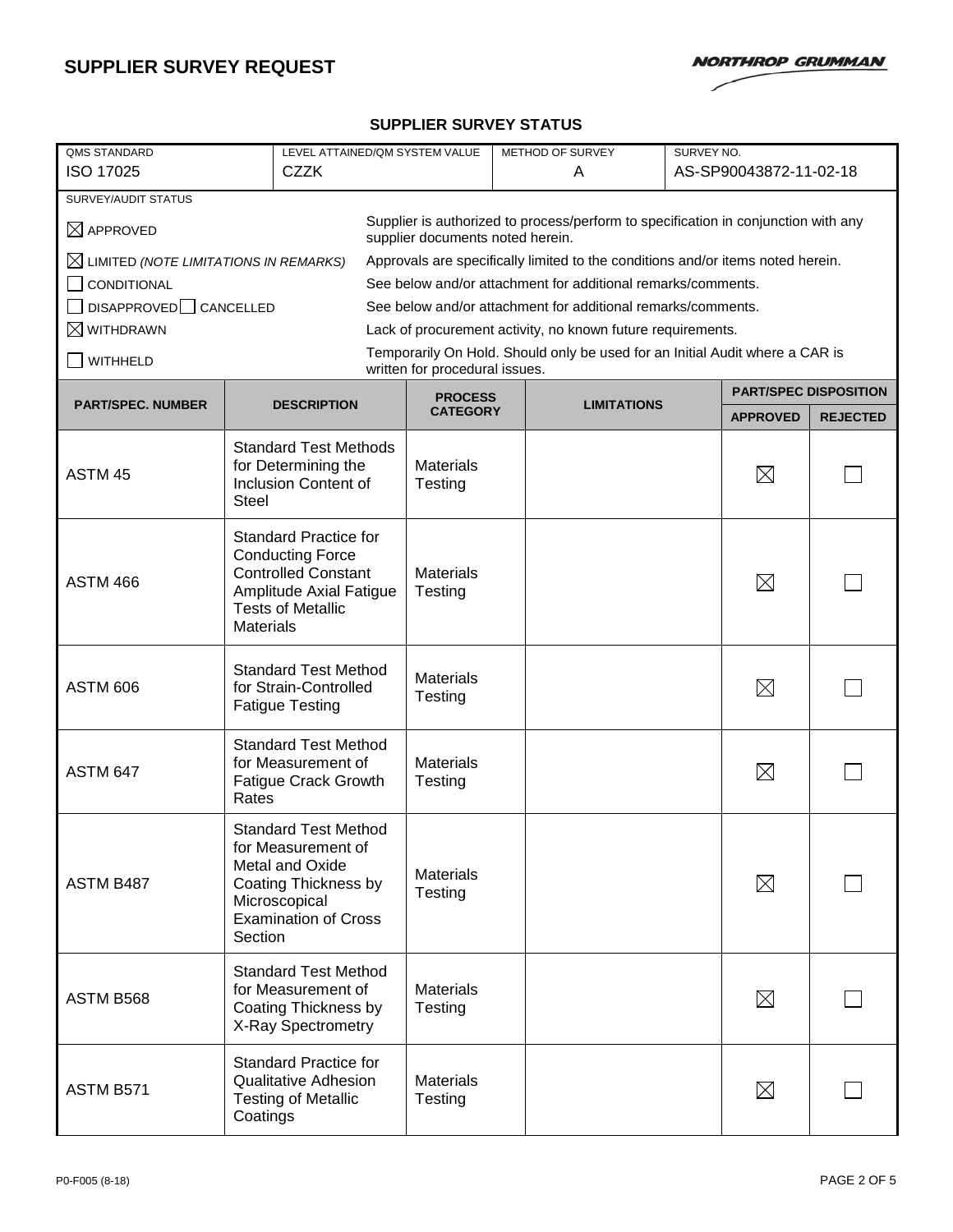## **SUPPLIER SURVEY REQUEST**

**NORTHROP GRUMMAN** 

| <b>ASTM E1019</b> | <b>Standard Test Methods</b><br>for Determination of<br>Carbon, Sulfur,<br>Nitrogen, and Oxygen<br>in Steel, Iron, Nickel,<br>and Cobalt Alloys                     | <b>Materials</b><br>Testing | $\boxtimes$ |  |
|-------------------|---------------------------------------------------------------------------------------------------------------------------------------------------------------------|-----------------------------|-------------|--|
| <b>ASTM E1085</b> | <b>Standard Test Method</b><br>for Analysis of Low-<br>Alloy Steels by X-Ray<br>Fluorescence<br>Spectrometry                                                        | <b>Materials</b><br>Testing | $\boxtimes$ |  |
| ASTM E139         | <b>Standard Test Methods</b><br>for Conducting Creep,<br>Creep-Rupture, and<br><b>Stress-Rupture Tests</b><br>of Metallic Materials                                 | <b>Materials</b><br>Testing | $\boxtimes$ |  |
| <b>ASTM E1409</b> | <b>Standard Test Method</b><br>for Determination of<br>Oxygen and Nitrogen in<br><b>Titanium and Titanium</b><br>Alloys by the Inert Gas<br><b>Fusion Technique</b> | <b>Materials</b><br>Testing | $\boxtimes$ |  |
| <b>ASTM E21</b>   | <b>Standard Test Methods</b><br>for Elevated<br><b>Temperature Tension</b><br><b>Tests of Metallic</b><br><b>Materials</b>                                          | <b>Materials</b><br>Testing | $\boxtimes$ |  |
| ASTM E290         | <b>Standard Test Methods</b><br>for Bend Testing of<br><b>Material for Ductility</b>                                                                                | <b>Materials</b><br>Testing | $\boxtimes$ |  |
| ASTM E322         | <b>Standard Test Method</b><br>for Analysis of Low-<br>Alloy Steels and Cast<br>Irons by Wavelength<br>Dispersive X-Ray<br>Fluorescence<br>Spectrom                 | <b>Materials</b><br>Testing | $\boxtimes$ |  |
| ASTM E10          | <b>Standard Test Method</b><br>for Brinell Hardness of<br><b>Metallic Materials</b>                                                                                 | <b>Materials</b><br>Testing | $\boxtimes$ |  |
| ASTM E112         | <b>Standard Test Methods</b><br>for Determining<br>Average Grain Size                                                                                               | <b>Materials</b><br>Testing | $\boxtimes$ |  |
| <b>ASTM E1251</b> | <b>Standard Test Methods</b><br>for Determining<br>Average Grain Size                                                                                               | <b>Materials</b><br>Testing | $\boxtimes$ |  |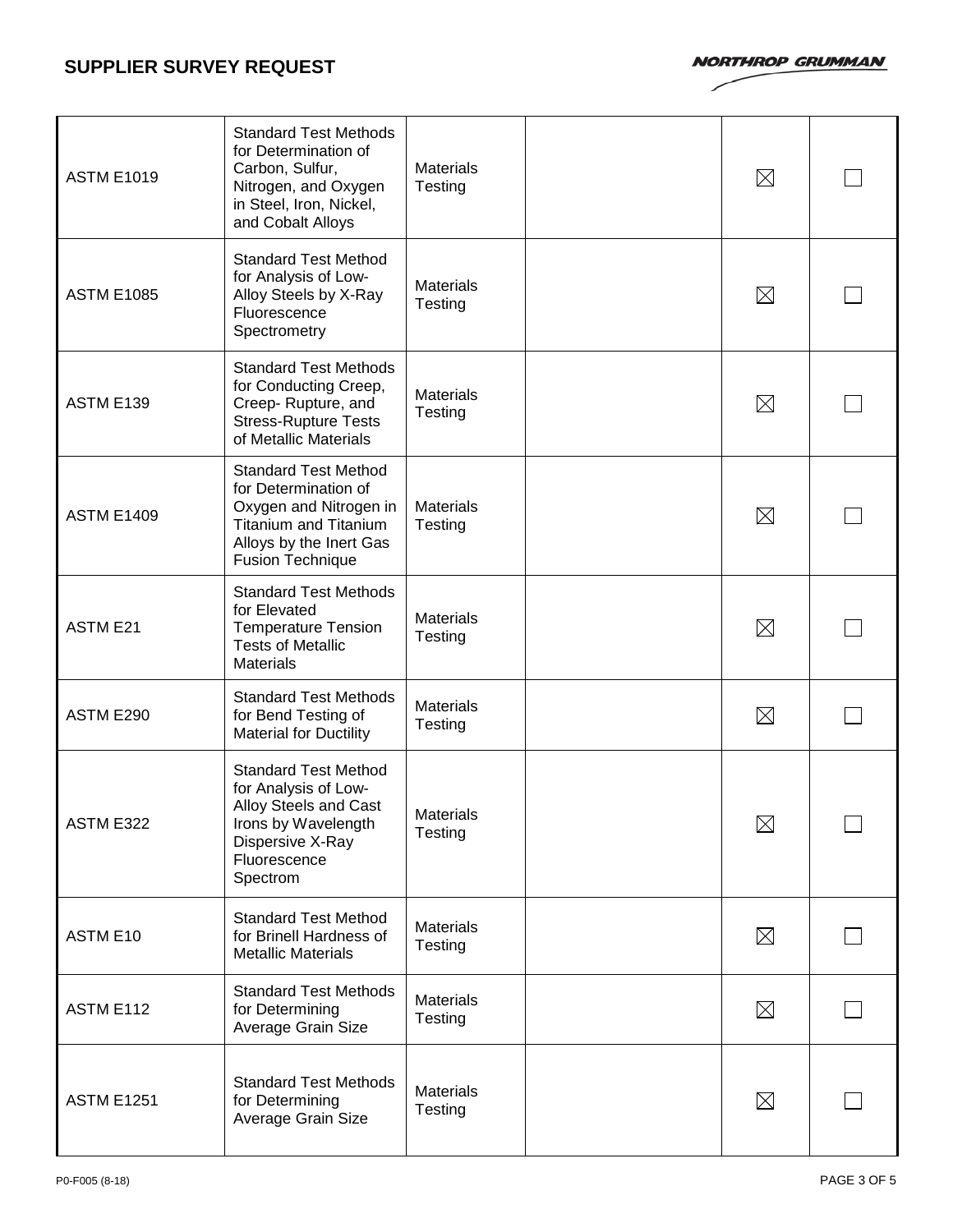**NORTHROP GRUMMAN** 

| <b>ASTM E1447</b> | <b>Standard Test Method</b><br>for Determination of<br>Hydrogen in Titanium<br>and Titanium Alloys by<br>the Inert Gas Fusion<br><b>Thermal Conductivity</b><br>Method | <b>Materials</b><br>Testing    |                                                                                      | $\boxtimes$ |  |
|-------------------|------------------------------------------------------------------------------------------------------------------------------------------------------------------------|--------------------------------|--------------------------------------------------------------------------------------|-------------|--|
| <b>ASTM E18</b>   | Rockwell Hardness &<br>Superficial Hardness of<br>Metallic Mat (F35<br>Program only                                                                                    | Non-<br>Destructive<br>Testing | Rockwell Hardness &<br>Superficial Hardness of<br>Metallic Mat (F35<br>Program only) | $\boxtimes$ |  |
| <b>ASTM E23</b>   | <b>Standard Test Methods</b><br>for Notched Bar Impact<br><b>Testing of Metallic</b><br><b>Materials</b>                                                               | <b>Materials</b><br>Testing    |                                                                                      | $\boxtimes$ |  |
| <b>ASTM E3</b>    | <b>Standard Guide for</b><br>Preparation of<br>Metallographic<br>Specimens                                                                                             | <b>Materials</b><br>Testing    |                                                                                      | $\boxtimes$ |  |
| ASTM E340         | <b>Standard Test Method</b><br>for Macroetching Metal<br>Alloys                                                                                                        | <b>Materials</b><br>Testing    |                                                                                      | $\boxtimes$ |  |
| ASTM E384         | <b>Standard Test Method</b><br>for Knoop and Vickers<br><b>Hardness of Materials</b>                                                                                   | <b>Materials</b><br>Testing    |                                                                                      | $\boxtimes$ |  |
| ASTM E399         | <b>Standard Test Method</b><br>for Linear-Elastic<br>Plane-Strain Fracture<br><b>Toughness of Metallic</b><br><b>Materials</b>                                         | <b>Materials</b><br>Testing    |                                                                                      | $\boxtimes$ |  |
| ASTM E407         | Metals and Alloys,<br>Microetching                                                                                                                                     | <b>Materials</b><br>Testing    |                                                                                      | $\boxtimes$ |  |
| ASTM E572         | <b>Standard Test Method</b><br>for Analysis of<br>Stainless and Alloy<br>Steels by X-ray<br>Fluorescence<br>Spectrometry                                               | <b>Materials</b><br>Testing    |                                                                                      | $\boxtimes$ |  |
| <b>ASTM E8</b>    | <b>Standard Test Methods</b><br>for Tension Testing of<br><b>Metallic Materials</b>                                                                                    | <b>Materials</b><br>Testing    |                                                                                      | $\boxtimes$ |  |
| <b>ASTM E9</b>    | <b>Standard Test Methods</b><br>of Compression<br><b>Testing of Metallic</b><br>Materials at Room<br>Temperature                                                       | Non-<br>Destructive<br>Testing |                                                                                      | $\boxtimes$ |  |